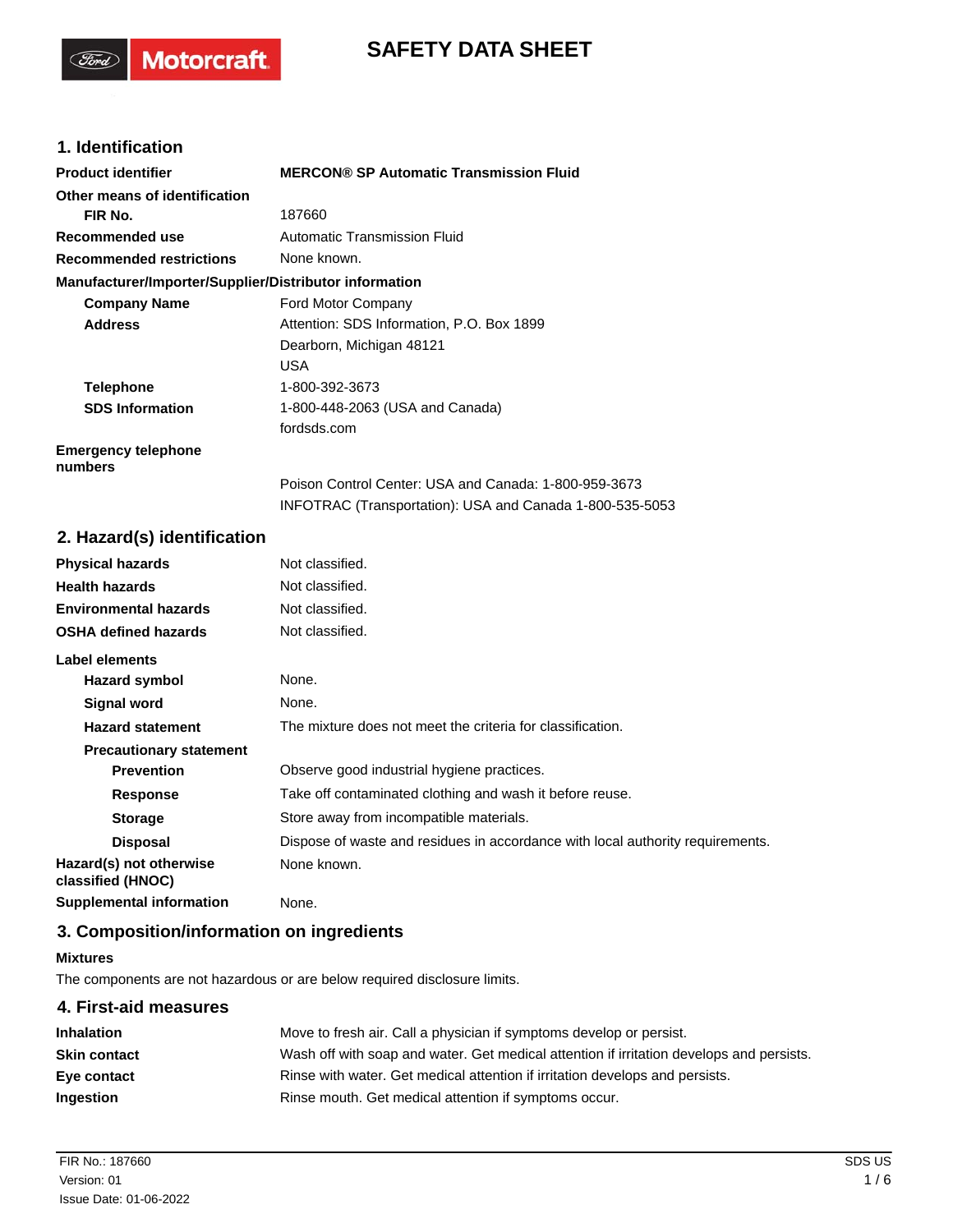| <b>Most important</b><br>symptoms/effects, acute and<br>delayed              | Direct contact with eyes may cause temporary irritation.                                                                                                                  |
|------------------------------------------------------------------------------|---------------------------------------------------------------------------------------------------------------------------------------------------------------------------|
| Indication of immediate<br>medical attention and special<br>treatment needed | Treat symptomatically.                                                                                                                                                    |
| <b>General information</b>                                                   | Ensure that medical personnel are aware of the material(s) involved, and take precautions to<br>protect themselves.                                                       |
| 5. Fire-fighting measures                                                    |                                                                                                                                                                           |
| Suitable extinguishing media                                                 | Water fog. Foam. Dry chemical powder. Carbon dioxide (CO2).                                                                                                               |
| Unsuitable extinguishing<br>media                                            | Do not use water jet as an extinguisher, as this will spread the fire.                                                                                                    |
| Specific hazards arising from<br>the chemical                                | During fire, gases hazardous to health may be formed. Upon decomposition, this product emits<br>carbon monoxide, carbon dioxide and/or low molecular weight hydrocarbons. |
| Special protective equipment<br>and precautions for firefighters             | Self-contained breathing apparatus and full protective clothing must be worn in case of fire.                                                                             |
| <b>Fire fighting</b><br>equipment/instructions                               | Move containers from fire area if you can do so without risk.                                                                                                             |
| <b>Specific methods</b>                                                      | Use standard firefighting procedures and consider the hazards of other involved materials.                                                                                |
| <b>General fire hazards</b>                                                  | No unusual fire or explosion hazards noted.                                                                                                                               |
| 6. Accidental release measures                                               |                                                                                                                                                                           |

| <b>Personal precautions,</b><br>protective equipment and<br>emergency procedures | Avoid contact with eyes, skin, and clothing. Avoid breathing mist or vapor. Keep unnecessary<br>personnel away. For personal protection, see section 8 of the SDS.                                                                                |
|----------------------------------------------------------------------------------|---------------------------------------------------------------------------------------------------------------------------------------------------------------------------------------------------------------------------------------------------|
| Methods and materials for                                                        | The product is immiscible with water and will spread on the water surface.                                                                                                                                                                        |
| containment and cleaning up                                                      | Large Spills: Stop the flow of material, if this is without risk. Dike the spilled material, where this is<br>possible. Absorb in vermiculite, dry sand or earth and place into containers. Following product<br>recovery, flush area with water. |
|                                                                                  | Small Spills: Wipe up with absorbent material (e.g. cloth, fleece). Clean surface thoroughly to<br>remove residual contamination.                                                                                                                 |
| <b>Environmental precautions</b>                                                 | Never return spills to original containers for re-use. For waste disposal, see section 13 of the SDS.<br>Avoid discharge into drains, water courses or onto the ground.                                                                           |
|                                                                                  |                                                                                                                                                                                                                                                   |
| 7. Handling and storage                                                          |                                                                                                                                                                                                                                                   |
| <b>Precautions for safe handling</b>                                             | Avoid contact with eyes, skin, and clothing. Avoid breathing mist or vapor. Avoid prolonged<br>exposure. Observe good industrial hygiene practices. For personal protection, see Section 8 of the<br>SDS.                                         |
| Conditions for safe storage,                                                     | Store in tightly closed container. Store away from incompatible materials (see Section 10 of the                                                                                                                                                  |

**including any incompatibilities**

# **8. Exposure controls/personal protection**

SDS).

| <b>Occupational exposure limits</b><br>Not applicable. |                                                                                                                                                                                                                                                                                                                                            |
|--------------------------------------------------------|--------------------------------------------------------------------------------------------------------------------------------------------------------------------------------------------------------------------------------------------------------------------------------------------------------------------------------------------|
| <b>Biological limit values</b>                         | No biological exposure limits noted for the ingredient(s).                                                                                                                                                                                                                                                                                 |
| Appropriate engineering<br>controls                    | Use adequate ventilation to control airborne concentrations below the exposure limits/quidelines. If<br>user operations generate a vapor, dust and/or mist, use process enclosure, appropriate local<br>exhaust ventilation, or other engineering controls to control airborne levels below the<br>recommended exposure limits/quidelines. |
|                                                        | Individual protection measures, such as personal protective equipment                                                                                                                                                                                                                                                                      |
| <b>Eye/face protection</b>                             | Wear safety glasses with side shields (or goggles).                                                                                                                                                                                                                                                                                        |
| <b>Skin protection</b>                                 |                                                                                                                                                                                                                                                                                                                                            |
| <b>Hand protection</b>                                 | Suitable chemical protective gloves should be worn when the potential exists for skin exposure.<br>The choice of an appropriate glove does not only depend on its material but also on other quality<br>features and is different from one producer to the other. Nitrile gloves are recommended.                                          |
| Other                                                  | Wear appropriate chemical resistant clothing if applicable.                                                                                                                                                                                                                                                                                |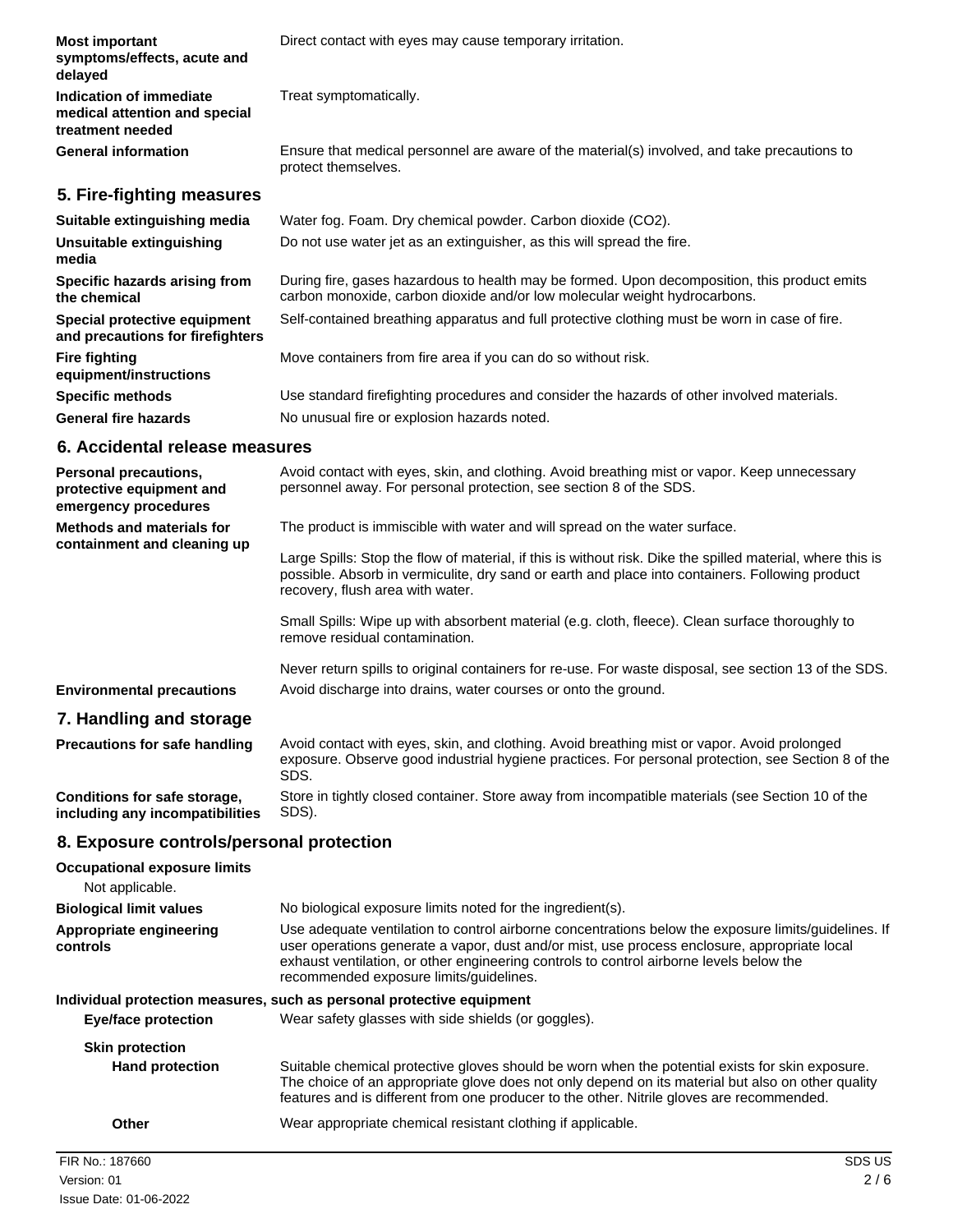| <b>Respiratory protection</b>            | If engineering controls do not maintain airborne concentrations to a level which is adequate to<br>protect worker health, an approved respirator must be worn. Respirator selection, use and<br>maintenance should be in accordance with the requirements of OSHA Respiratory Protection<br>Standard 29 CFR 1910.134 and/or Canadian Standard CSA Z94.4. |
|------------------------------------------|----------------------------------------------------------------------------------------------------------------------------------------------------------------------------------------------------------------------------------------------------------------------------------------------------------------------------------------------------------|
| <b>Thermal hazards</b>                   | Wear appropriate thermal protective clothing, when necessary.                                                                                                                                                                                                                                                                                            |
| <b>General hygiene</b><br>considerations | Always observe good personal hygiene measures, such as washing after handling the material<br>and before eating, drinking, and/or smoking. Routinely wash work clothing and protective<br>equipment to remove contaminants.                                                                                                                              |

# **9. Physical and chemical properties**

| Appearance                                        |                              |
|---------------------------------------------------|------------------------------|
| <b>Physical state</b>                             | Liquid.                      |
| Form                                              | Liquid.                      |
| Color                                             | Red                          |
| Odor                                              | Hydrocarbon-like.            |
| <b>Odor threshold</b>                             | Not available.               |
| pH                                                | Not available.               |
| <b>Melting point/freezing point</b>               | Not available.               |
| Initial boiling point and boiling<br>range        | $> 536 °F$ ( $> 280 °C$ )    |
| <b>Flash point</b>                                | 410.0 °F (210.0 °C) ISO 2592 |
| <b>Evaporation rate</b>                           | Not available.               |
| Flammability (solid, gas)                         | Not applicable.              |
| Upper/lower flammability or explosive limits      |                              |
| Explosive limit - lower (%)                       | $1\%$ v/v                    |
| Explosive limit - upper (%)                       | 10 % $v/v$                   |
| Vapor pressure                                    | $< 0.5$ Pa @ 20 $^{\circ}$ C |
| Vapor density                                     | $> 1$ (Air=1)                |
| <b>Relative density</b>                           | 0.845 (Water=1)              |
| <b>Relative density temperature</b>               | 59 °F (15 °C)                |
| Solubility(ies)                                   |                              |
| <b>Solubility (water)</b>                         | Negligible                   |
| <b>Partition coefficient</b><br>(n-octanol/water) | > 6                          |
| <b>Auto-ignition temperature</b>                  | $>608$ °F ( $>320$ °C)       |
| <b>Decomposition temperature</b>                  | Not available.               |
| <b>Viscosity</b>                                  | $26.8 \text{ mm}^2/\text{s}$ |
| <b>Viscosity temperature</b>                      | 104 °F (40 °C)               |
| <b>Other information</b>                          |                              |
| <b>Density</b>                                    | 840.00 kg/m3                 |
| Pour point                                        | -59.8 °F (-51 °C)            |

# **10. Stability and reactivity**

| <b>Reactivity</b>                            | The product is stable and non-reactive under normal conditions of use, storage and transport.                       |
|----------------------------------------------|---------------------------------------------------------------------------------------------------------------------|
| <b>Chemical stability</b>                    | Material is stable under normal conditions.                                                                         |
| <b>Possibility of hazardous</b><br>reactions | No dangerous reaction known under conditions of normal use.                                                         |
| <b>Conditions to avoid</b>                   | Contact with incompatible materials.                                                                                |
| Incompatible materials                       | Strong oxidizing agents.                                                                                            |
| <b>Hazardous decomposition</b><br>products   | Upon decomposition, this product emits carbon monoxide, carbon dioxide and/or low molecular<br>weight hydrocarbons. |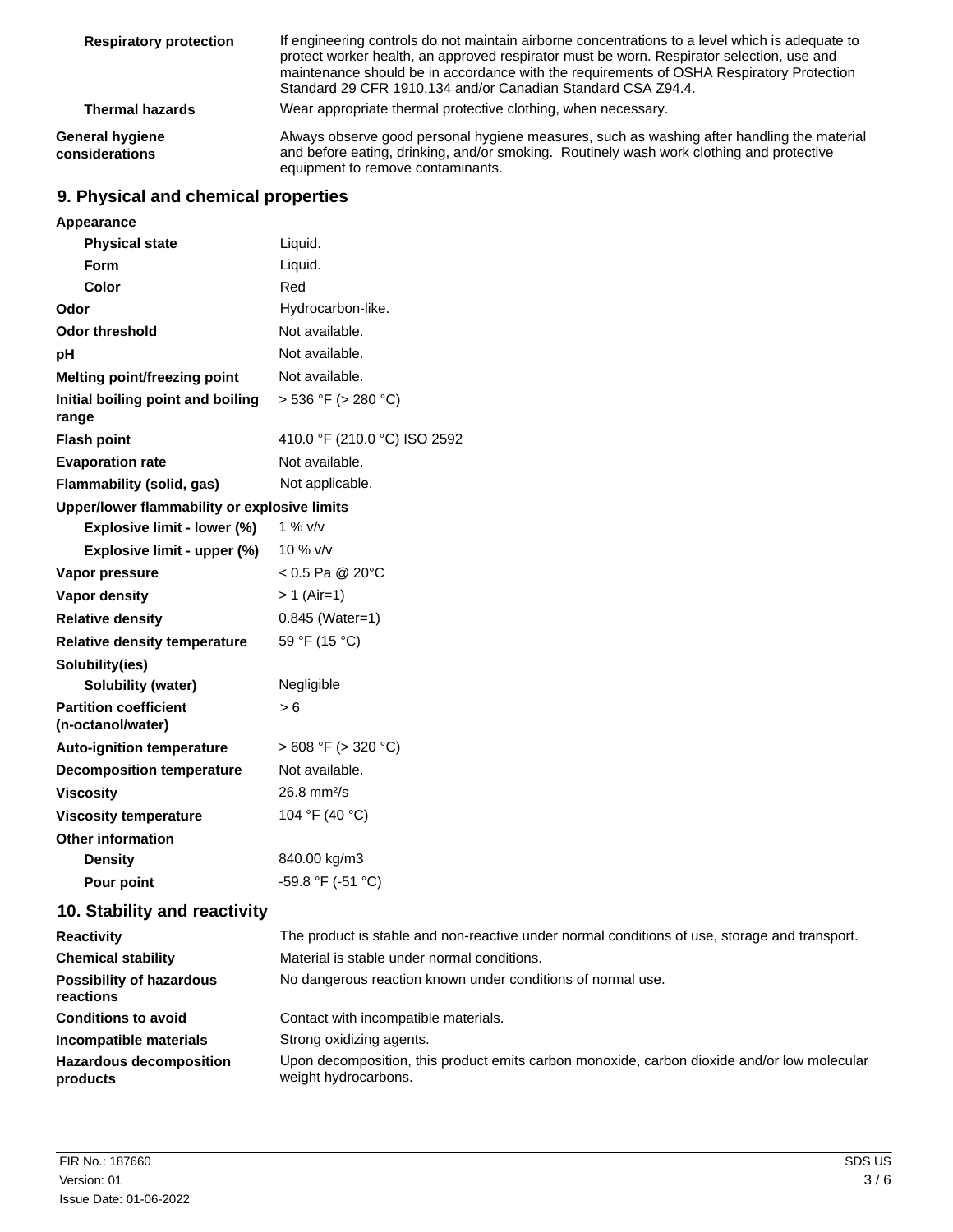# **11. Toxicological information**

## **Information on likely routes of exposure**

| Inhalation                                                                         | Based on available data, the classification criteria are not met. Prolonged inhalation may be<br>harmful.                                                                                                       |
|------------------------------------------------------------------------------------|-----------------------------------------------------------------------------------------------------------------------------------------------------------------------------------------------------------------|
| <b>Skin contact</b>                                                                | Based on available data, the classification criteria are not met. Prolonged skin contact may cause<br>temporary irritation.                                                                                     |
| Eye contact                                                                        | Based on available data, the classification criteria are not met. Direct contact with eyes may<br>cause temporary irritation.                                                                                   |
| Ingestion                                                                          | Based on available data, the classification criteria are not met. Ingestion may cause<br>gastrointestinal irritation, nausea, vomiting and diarrhea.                                                            |
| Symptoms related to the<br>physical, chemical and<br>toxicological characteristics | Direct contact with eyes may cause temporary irritation.                                                                                                                                                        |
| Information on toxicological effects                                               |                                                                                                                                                                                                                 |
| <b>Acute toxicity</b>                                                              | Not expected to be hazardous by OSHA criteria.                                                                                                                                                                  |
| <b>Skin corrosion/irritation</b>                                                   | Prolonged skin contact may cause temporary irritation.                                                                                                                                                          |
| Serious eye damage/eye<br>irritation                                               | Direct contact with eyes may cause temporary irritation.                                                                                                                                                        |
| Respiratory or skin sensitization                                                  |                                                                                                                                                                                                                 |
| <b>Respiratory sensitization</b>                                                   | Not a respiratory sensitizer.                                                                                                                                                                                   |
| <b>Skin sensitization</b>                                                          | This product is not expected to cause skin sensitization.                                                                                                                                                       |
| <b>Germ cell mutagenicity</b>                                                      | No data available to indicate product or any components present at greater than 0.1% are<br>mutagenic or genotoxic.                                                                                             |
| Carcinogenicity                                                                    | Not classifiable as to carcinogenicity to humans. Base oil severely refined: Not carcinogenic in<br>animal studies. Representative material passes IP-346, Modified Ames test, and/or other<br>screening tests. |
| IARC Monographs. Overall Evaluation of Carcinogenicity                             |                                                                                                                                                                                                                 |
| Not listed.                                                                        |                                                                                                                                                                                                                 |
| Not listed.                                                                        | OSHA Specifically Regulated Substances (29 CFR 1910.1001-1053)                                                                                                                                                  |
| <b>Reproductive toxicity</b>                                                       | This product is not expected to cause reproductive or developmental effects.                                                                                                                                    |
| Specific target organ toxicity -<br>single exposure                                | Not classified.                                                                                                                                                                                                 |
| Specific target organ toxicity -<br>repeated exposure                              | Not classified.                                                                                                                                                                                                 |
| <b>Aspiration hazard</b>                                                           | Not an aspiration hazard.                                                                                                                                                                                       |
| <b>Chronic effects</b>                                                             | Prolonged inhalation may be harmful.                                                                                                                                                                            |
| 12. Ecological information                                                         |                                                                                                                                                                                                                 |
| <b>Ecotoxicity</b>                                                                 | The product is not classified as environmentally hazardous. However, this does not exclude the<br>possibility that large or frequent spills can have a harmful or damaging effect on the environment.           |
| <b>Persistence and degradability</b><br><b>Bioaccumulative potential</b>           | No data is available on the degradability of any ingredients in the mixture.                                                                                                                                    |
| Partition coefficient n-octanol / water (log Kow)<br>> 6                           |                                                                                                                                                                                                                 |
| <b>Mobility in soil</b>                                                            | No data available.                                                                                                                                                                                              |
| Other adverse effects                                                              | No other adverse environmental effects (e.g. ozone depletion, photochemical ozone creation<br>potential, endocrine disruption, global warming potential) are expected from this component.                      |
| 13. Disposal considerations                                                        |                                                                                                                                                                                                                 |
| <b>Disposal instructions</b>                                                       | Collect and reclaim or dispose in sealed containers at licensed waste disposal site.                                                                                                                            |
| <b>Local disposal regulations</b>                                                  | Dispose in accordance with all applicable regulations.                                                                                                                                                          |
| Hazardous waste code                                                               | The waste code should be assigned in discussion between the user, the producer and the waste<br>disposal company.                                                                                               |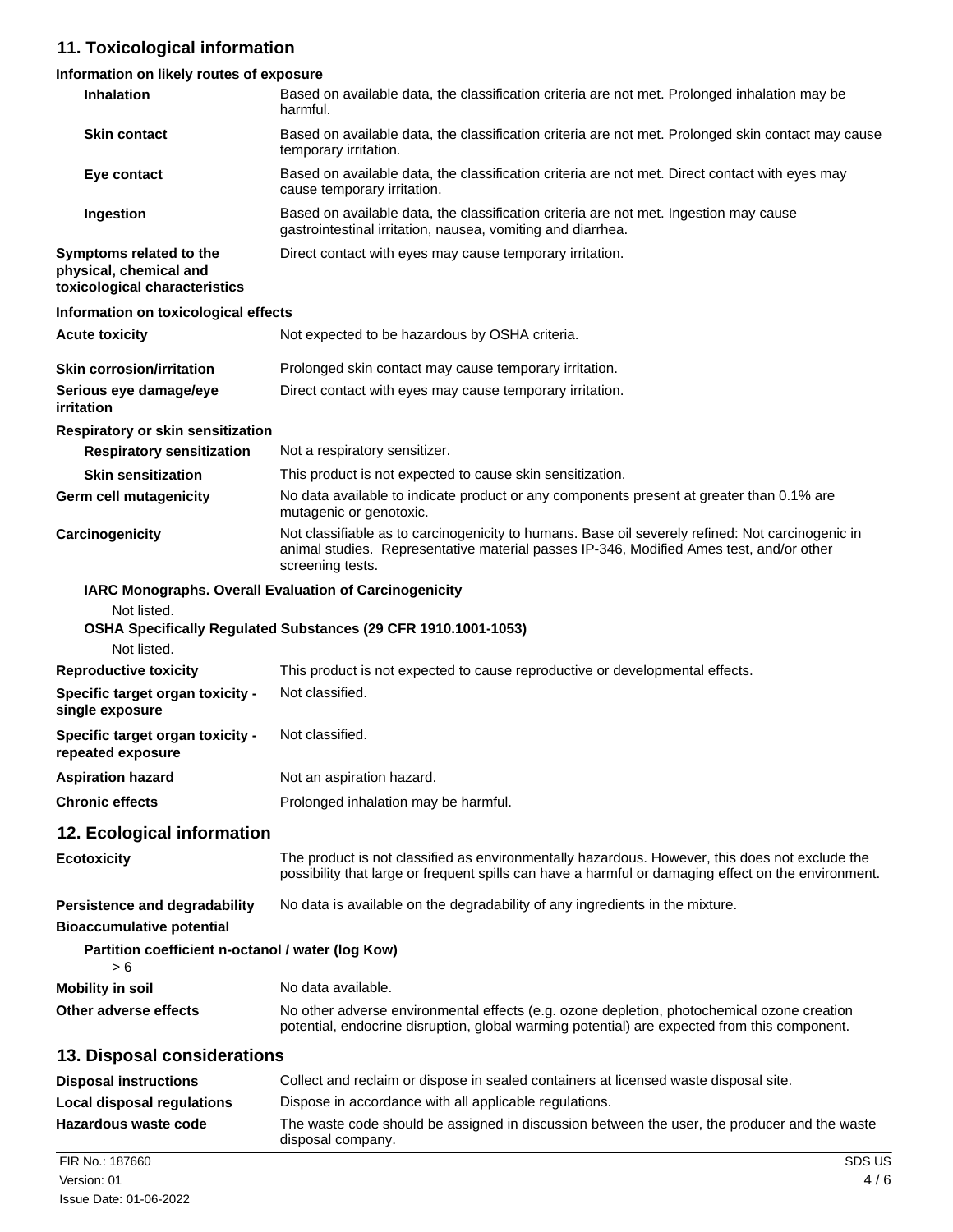Dispose of in accordance with local regulations. Empty containers or liners may retain some product residues. This material and its container must be disposed of in a safe manner (see: Disposal instructions). **Waste from residues / unused products** Since emptied containers may retain product residue, follow label warnings even after container is emptied. Empty containers should be taken to an approved waste handling site for recycling or disposal. **Contaminated packaging**

## **14. Transport information**

#### **DOT**

Not regulated as dangerous goods.

#### **IATA**

Not regulated as dangerous goods.

#### **IMDG**

Not regulated as dangerous goods.

## **Transport in bulk according to** Not established. **Annex II of MARPOL 73/78 and**

**the IBC Code**

## **15. Regulatory information**

**US federal regulations**

This product is not known to be a "Hazardous Chemical" as defined by the OSHA Hazard Communication Standard, 29 CFR 1910.1200.

## **Toxic Substances Control Act (TSCA)**

## **TSCA Section 12(b) Export Notification (40 CFR 707, Subpt. D)**

Not regulated.

#### **CERCLA Hazardous Substance List (40 CFR 302.4)**

Not listed.

#### **SARA 304 Emergency release notification**

Not regulated.

## **OSHA Specifically Regulated Substances (29 CFR 1910.1001-1053)**

Not listed.

#### **Superfund Amendments and Reauthorization Act of 1986 (SARA)**

## **SARA 302 Extremely hazardous substance**

Not listed.

# **SARA 311/312 Hazardous** No

**chemical**

#### **SARA 313 (TRI reporting)** Not regulated.

## **Other federal regulations**

## **Clean Air Act (CAA) Section 112 Hazardous Air Pollutants (HAPs) List**

Not regulated.

## **Clean Air Act (CAA) Section 112(r) Accidental Release Prevention (40 CFR 68.130)**

Not regulated.

**Safe Drinking Water Act** Contains component(s) regulated under the Safe Drinking Water Act. **(SDWA)**

#### **US state regulations**

## **California Proposition 65**



WARNING: This product can expose you to chemicals including ETHYLBENZENE, which is known to the State of California to cause cancer, and SULFUR DIOXIDE, which is known to the State of California to cause birth defects or other reproductive harm. For more information go to www.P65Warnings.ca.gov.

#### **California Proposition 65 - CRT: Listed date/Carcinogenic substance**

| ETHYLBENZENE (CAS 100-41-4)<br>TRIMETHYL PHOSPHATE (CAS 512-56-1) | Listed: June 11, 2004<br>Listed: May 1, 1996 |  |
|-------------------------------------------------------------------|----------------------------------------------|--|
| California Proposition 65 - CRT: Listed date/Developmental toxin  |                                              |  |
| SULFUR DIOXIDE (CAS 7446-09-5)                                    | Listed: July 29, 2011                        |  |